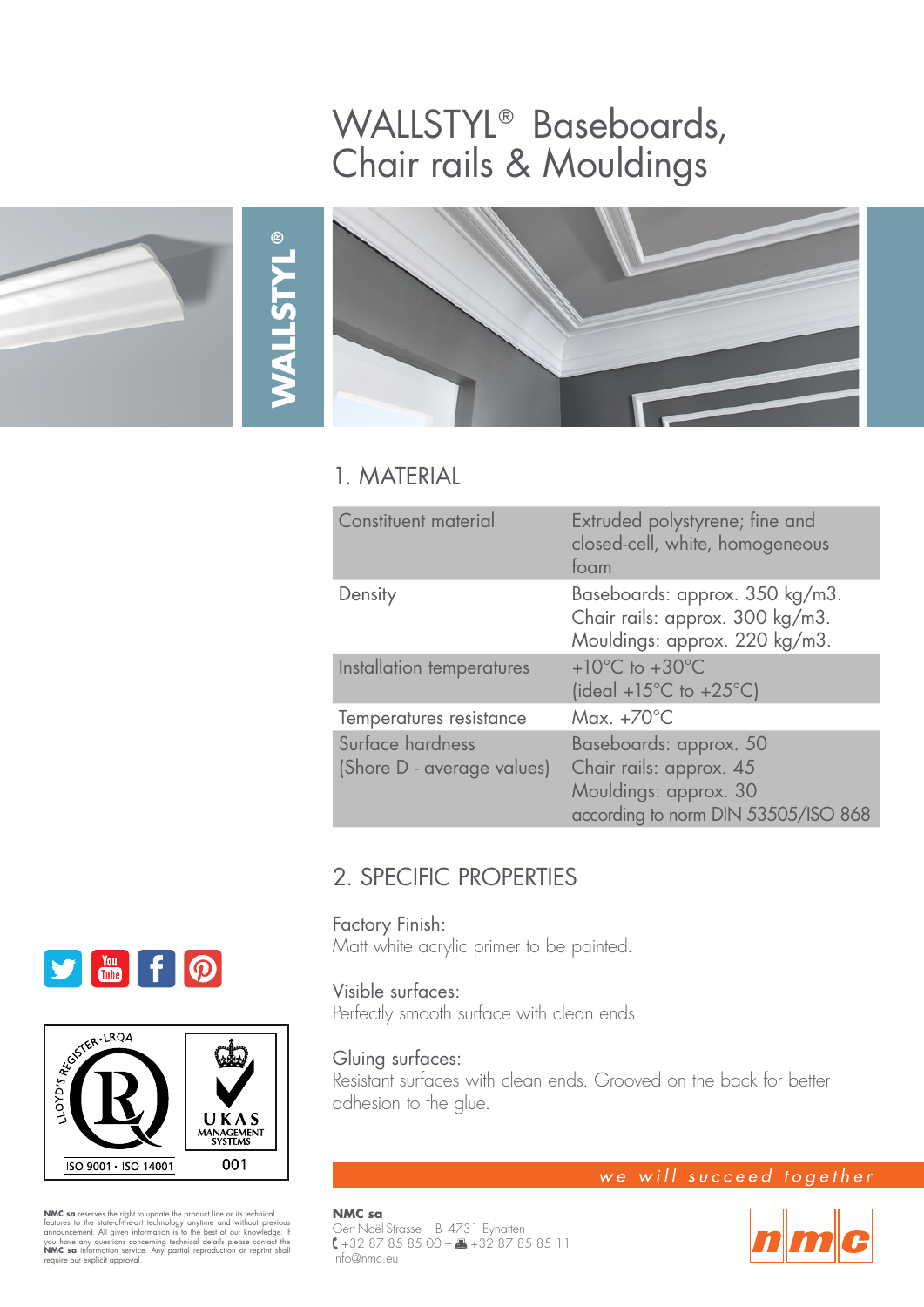## WALLSTYL<sup>®</sup> Baseboards, Chair rails & Mouldings

#### Dimensions:

Length of a baseboard: 2m / 6.56ft and/or 2.44m / 8ft (tolerance ±5mm) Length of a chair rail:  $2m / 6.56$ ft and/or 2. 44 m / 8ft (tolerance  $\pm 5$ mm) Length of a moulding: 2m / 6.56ft (tolerance ±5mm). Cross section of a profile: depending on the model (tolerance:  $\pm 5\%$ )

## 3. USE

### Storage and installation conditions

Flat, sheltered from the sun and from humidity. Storage temperature +15°C / +25°C, rel. Humidity 45% to 65%. Must be handled carefully. For the best result, the product will be fitted and stored in conditions close to those of final use (similar temperature and humidity). Fitting on a wet backing surface (fresh plaster) and in forced drying conditions (heat gun, dehumidifier, exceptionally high temperature) are to be ruled out. The installation instructions must be followed.

### Laying surface:

The following laying surfaces are suitable: indoor plastered surfaces, coated plaster.

Surfaces must be clean, dry, free from dust, degreased and flat; rough down if necessary. If the product is to be applied to particular backing surfaces, please consult our technical department.

#### Tools:

HDPS-PU saw and NMC VARIO, VARIO PLUS or AD mitre-box.

## Adhesive and joints:

Glue: ADEFIX® Glue for cover skirtings: ADEFIX® PLUS Coving edges and joints with height/projection >8 cm : ADEFIX® PLUS One-sided mounting: ADEFIX<sup>®</sup> PLUS Filler and jointing material : ADEFIX® Width of joints: 3mm Cleaning product for ADEFIX® (before hardening) : Water Cleaning product for ADEFIX® PLUS (before hardening) : turpentine After hardening: mechanically